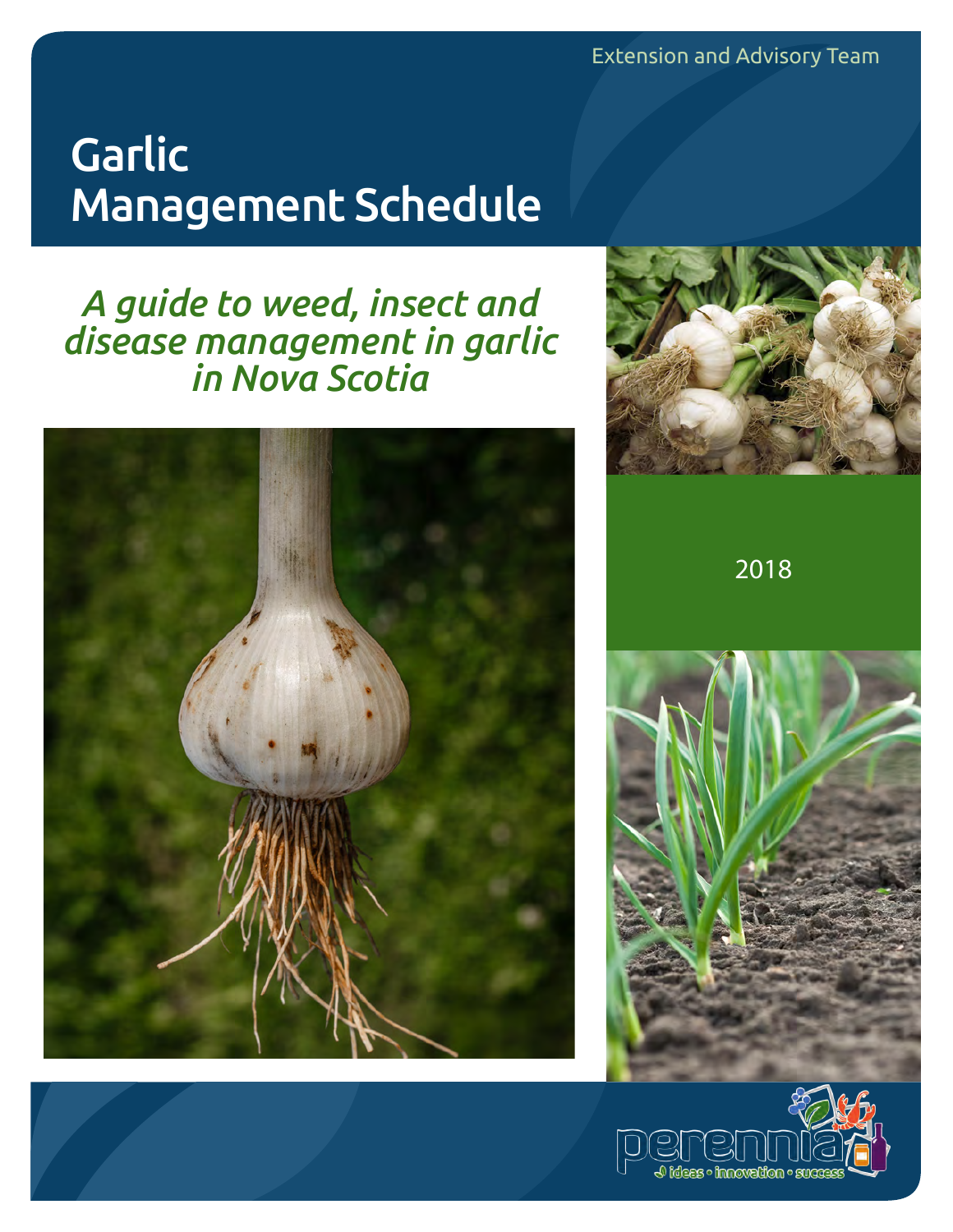## **GUIDE TO PEST MANAGEMENT IN GARLIC**



#### **Nova Scotia Vegetable Crop Guide to Pest Management 2018**  [GAR1-18]

**Updated March 23, 2018 by Peter Burgess, Horticulturist, Perennia Mélanie Leclerc, Research Associate, Perennia** 

#### **IMPORTANT**

This publication was compiled by representatives from Perennia using information from the Pest Management Regulatory Agency of Health Canada, specific pesticide labels, previous Atlantic Provinces Vegetable Pest Guides and manufacturer's information. **This information is continuously changing and therefore it can cease to be current and accurate. Pesticide labels are the best source of information and should always be consulted prior to using a product.** The label is the best source of information on: registered crop uses, rates, days to harvest, compatibility with other pesticides, toxicity and other special information on its effective and safe use

By printing this publication, Perennia does not offer any warranty or guarantee, nor do they assume any liability for any crop loss, animal loss, health, safety or environmental hazard caused by the use of a pesticide mentioned in this publication.

#### **WARNINGS**

**This publication is meant to be used as a reference for possible pest control options.** Where there are multiple brand names of a specific active ingredient registered in Canada, Perennia has only listed a couple for reference purposes and as such does not endorse one brand over another. If you have purchased a generic product not specifically in this guide but has your crop and pest on the label, always follow that product label.

**If any information in this or any other publication conflicts with the information on the label, always use the label recommendation**. If you have an old label, your pesticide supplier should be able to give you the newest label. You are legally responsible for the safe use of pesticides you purchase. This means the safe transport and storage of these materials, the label rates used on crops, and the safe disposal of containers.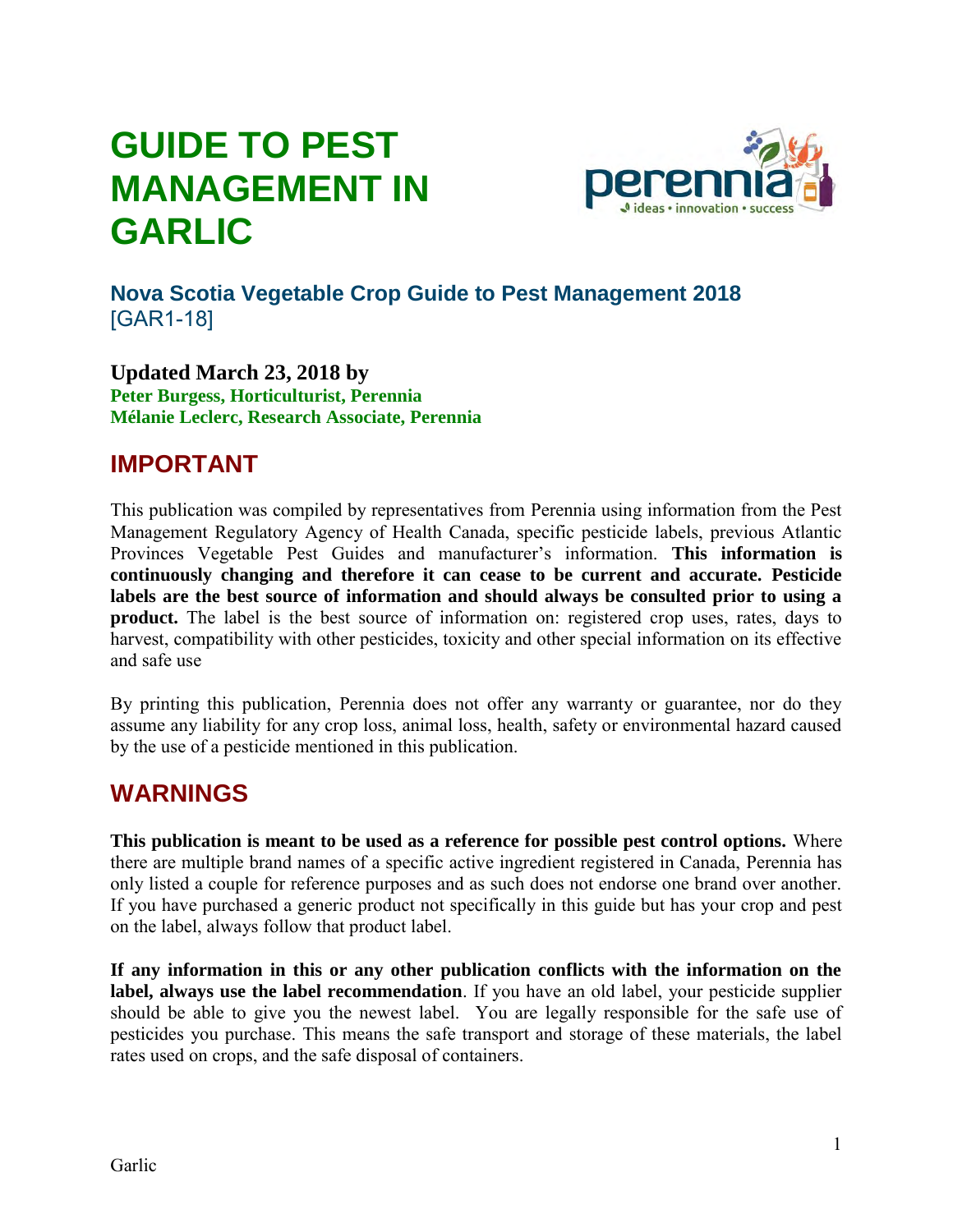| <b>Pest</b>                              | Group           | <b>Active</b><br>Ingredient | <b>Pesticide</b><br><b>Product</b><br><b>Name</b>                 | Rate                                        | <b>Restricted</b><br><b>Entry</b><br><b>Interval</b><br>(REI) | Pre-<br>harvest<br><b>Interval</b><br>(days) | <b>Remarks</b>                                                                                                                                                                                                                                                                                                                                                                                                                                                              |
|------------------------------------------|-----------------|-----------------------------|-------------------------------------------------------------------|---------------------------------------------|---------------------------------------------------------------|----------------------------------------------|-----------------------------------------------------------------------------------------------------------------------------------------------------------------------------------------------------------------------------------------------------------------------------------------------------------------------------------------------------------------------------------------------------------------------------------------------------------------------------|
| <b>WEEDS:</b>                            |                 |                             |                                                                   |                                             |                                                               |                                              |                                                                                                                                                                                                                                                                                                                                                                                                                                                                             |
| <b>Preplant</b><br>Perennial weeds       | 9               | glyphosate                  | Roundup 356<br>Sn                                                 | $2.5 - 7.0$<br>L/ha                         |                                                               |                                              | Apply in the fall or spring prior to<br>planting. Annual weed control<br>programs will be necessary to control                                                                                                                                                                                                                                                                                                                                                              |
| including<br>quackgrass                  |                 |                             | Roundup<br>WeatherMAX                                             | $1.67 - 8.0$<br>L/ha                        | 12 hours                                                      | $\blacksquare$                               | weeds germinating after planting. For<br>quackgrass control, apply to actively<br>growing quackgrass when at least 4                                                                                                                                                                                                                                                                                                                                                        |
|                                          |                 |                             | <b>Touchdown</b><br>480                                           | $2.5 - 7.0$<br>L/ha                         | 12 hours                                                      | $\blacksquare$                               | new leaves are present. The low rate<br>$(2.5 L/ha)$ will provide a minimum of<br>one season control, while higher rates<br>$(4.75 \text{ to } 7 \text{ L/ha})$ will provide longer<br>term control. The low rate of Roundup<br>should be applied in 50 to 100 L/ha<br>water. If higher water volumes are<br>used add a suitable surfactant. Wait 72<br>hours before plowing under. Best<br>control of quackgrass is obtained with<br>fall application of these herbicides. |
|                                          | 14              | carfentrazone-<br>ethyl     | Aim EC                                                            | $36.5 - 117$<br>mL/ha                       | 12 hours                                                      | $\mathbf{1}$                                 | Apply in minimum spray volume of<br>100 L/ha. Refer to label for target<br>weeds, buffer zones and rates. Use<br>high flow rate nozzles to apply the<br>highest spray volume.                                                                                                                                                                                                                                                                                               |
| <b>Stale Seedbed</b><br><b>Technique</b> | $\overline{22}$ | paraquat<br>diquat          | <b>Gramoxone</b><br><b>200 Sn</b><br>Reglone,<br><b>Dessicash</b> | $2.75 - 5.5$<br>L/ha<br>$2.3 - 4.6$<br>L/ha | 12 hours<br>24 hours                                          |                                              | Apply in 300 - 1100 L of water/ha to<br>foliage of the emerged weeds but<br>before the crop has emerged. Use<br>Gramoxone for best control of grasses.                                                                                                                                                                                                                                                                                                                      |
| Preemergence                             | $\overline{3}$  | chlorthal<br>dimethyl       | Dacthal W-75                                                      | $9.0 - 18.0$<br>Kg/ha                       | 12 hours                                                      |                                              | Apply at seeding or at transplanting.                                                                                                                                                                                                                                                                                                                                                                                                                                       |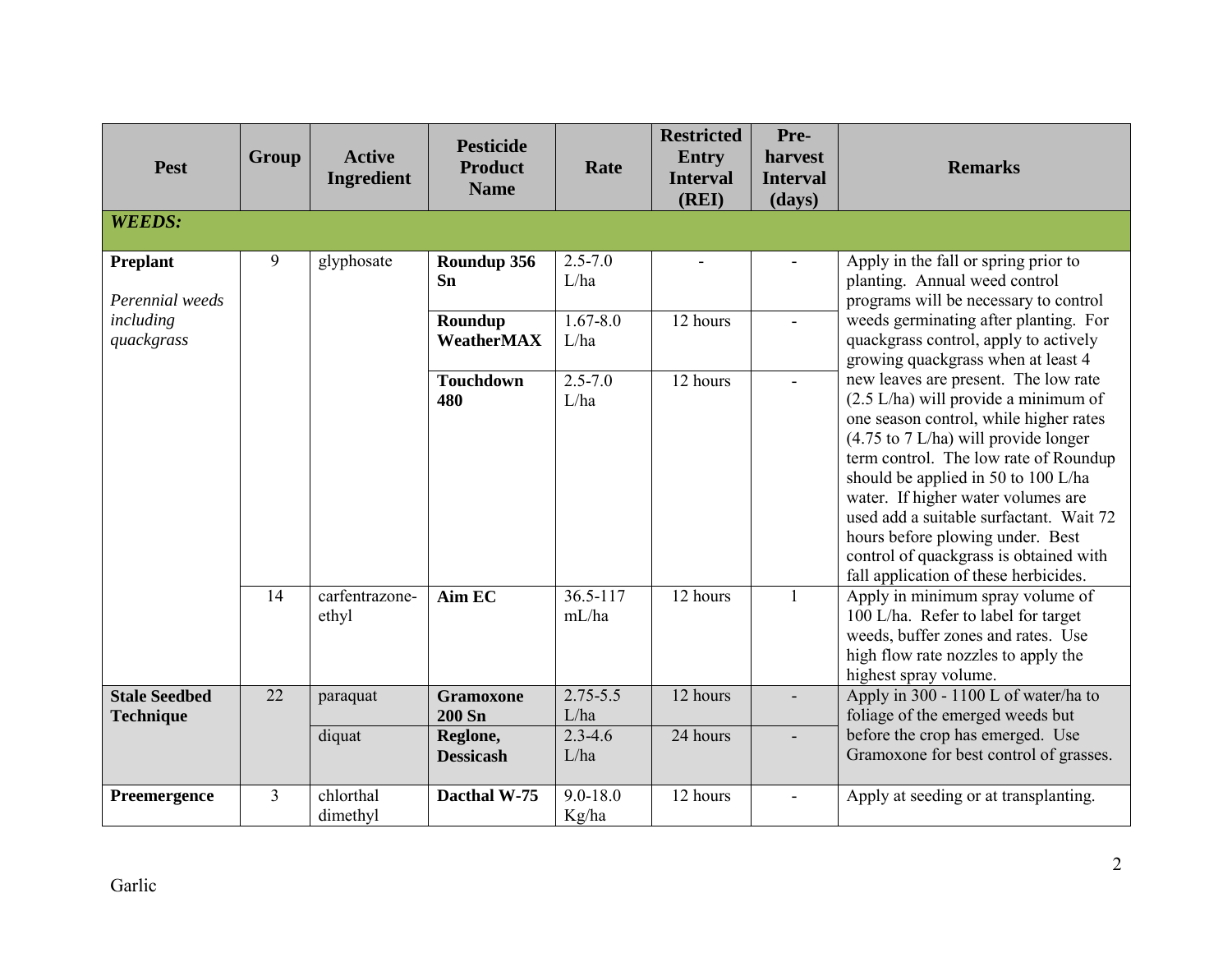|                        | 15 | napropamide    | <b>Devrinol 50</b> | $2.25 - 4.5$ | 12 hours | 60 | Apply only one application per season.   |
|------------------------|----|----------------|--------------------|--------------|----------|----|------------------------------------------|
|                        |    |                | DF                 | Kg/ha        |          |    |                                          |
| Postemergence          |    | sethoxydim     | <b>Poast Ultra</b> | $0.32 - 1.1$ | 12 hours | 50 | Apply postemergence to annual grasses    |
|                        |    |                | plus               | Kg/ha        |          |    | in the 1 to 6 leaf stage. Apply at 1.1   |
| Grasses                |    |                | <b>Merge</b>       |              |          |    | L/ha for quackgrass control.             |
|                        |    |                |                    | $1-2$ L/ha   |          |    |                                          |
|                        | -1 | Clethodim      | <b>Select</b>      | $0.38$ L/ha  | 12 hours | 45 | Post-emergence application when the      |
|                        |    |                |                    | $+0.5\%$ v/v |          |    | crop is in the 1 to 4 leaf stage. One    |
|                        |    |                |                    | Amigo        |          |    | application per season.                  |
|                        |    |                |                    | Adjuvant     |          |    |                                          |
| <b>Broadleaf</b> weeds | 6  | bromoxynil     | Pardner (280       | $1.0$ L/ha   | 24 hours | 58 | Apply in 200 to 300 L/ha of water,       |
|                        |    |                | g(L)               |              |          |    | early postemergence to weeds. Only       |
|                        |    |                |                    |              |          |    | one application per year.                |
| Inter-row              | 22 | paraquat       | <b>Gramoxone</b>   | $2.75 - 5.5$ | 12 hours |    | Do not spray solution on the crop plant  |
| shielded               |    |                | <b>200 Sn</b>      | L/ha         |          |    | since it could be injured or killed. Use |
|                        |    | diquat         | Reglone,           | $2.3 - 4.6$  | 24 hours |    | Gramoxone for best control of grasses.   |
|                        |    |                | <b>Dessicash</b>   | L/ha         |          |    |                                          |
|                        | 14 | carfentrazone- | Aim EC             | $36.5 - 117$ | 12 hours |    | Apply in minimum spray volume of         |
|                        |    | ethyl          |                    | mL/ha        |          |    | 100 L/ha. Refer to label for target      |
|                        |    |                |                    |              |          |    | weeds, buffer zones and rates. Use       |
|                        |    |                |                    |              |          |    | high flow rate nozzles to apply the      |
|                        |    |                |                    |              |          |    | highest spray volume.                    |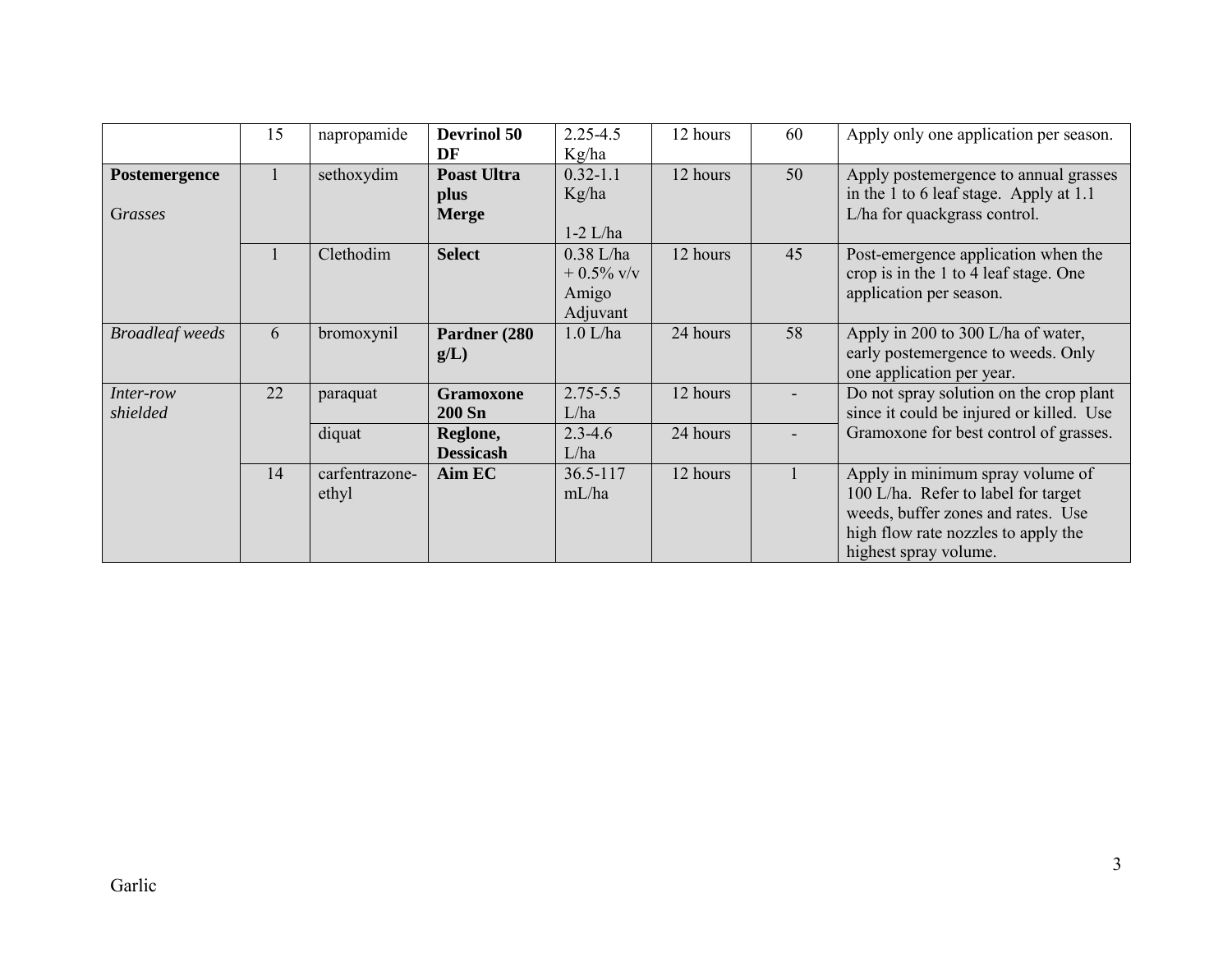| <b>Pest</b>                 | <b>Group</b>   | <b>Active Ingredient</b> | <b>Pesticide</b><br><b>Product</b><br><b>Name</b>                                             | Rate                                                    | <b>Restricted-</b><br><b>Entry</b><br><b>Interval</b><br>(REI) | Pre-<br>harvest<br><b>Interval</b><br>(days) | <b>Remarks</b>                                                                                                                                                                                                                                                                                                                                                                                                                                                                                                                                                                    |
|-----------------------------|----------------|--------------------------|-----------------------------------------------------------------------------------------------|---------------------------------------------------------|----------------------------------------------------------------|----------------------------------------------|-----------------------------------------------------------------------------------------------------------------------------------------------------------------------------------------------------------------------------------------------------------------------------------------------------------------------------------------------------------------------------------------------------------------------------------------------------------------------------------------------------------------------------------------------------------------------------------|
| <b>INSECTS:</b>             |                |                          |                                                                                               |                                                         |                                                                |                                              |                                                                                                                                                                                                                                                                                                                                                                                                                                                                                                                                                                                   |
| <b>Aphids</b><br>and thrips | $\overline{3}$ | lambda-cyhalothrin       | <b>Matador</b><br><b>120 EC</b>                                                               | 188 mL/ha                                               | 24 hours                                                       | 14                                           | Thrips only $-3$ applications per season.                                                                                                                                                                                                                                                                                                                                                                                                                                                                                                                                         |
|                             | 1B             | malathion                | <b>Malathion</b><br><b>85E</b>                                                                | 4.25 Kg/ha                                              | 12 hours                                                       | $\overline{3}$                               | Apply in enough spray volume to provide<br>adequate coverage.                                                                                                                                                                                                                                                                                                                                                                                                                                                                                                                     |
|                             | 5              | spinetoram               | <b>Delegate</b><br><b>WG</b>                                                                  | 200-336<br>g/ha                                         | 12 hours                                                       | $\overline{3}$                               | Recommended water volume of 300-500<br>L water/ha with sufficient pressure to<br>ensure spray solution penetrates leaf<br>axils. Apply when thirps first appear<br>targeting eggs at hatch and small nymphs.<br>Use higher applications when insect<br>pressure high or insects at advanced stage<br>of growth. Maximum 3 applications per<br>year with 7-10 days between treatments.<br>Do not apply 2 consecutive applications<br>of group 5 insecticides. Rotate to another<br>class of insecticide for at least one<br>application. Do not apply within 3 days<br>to Harvest. |
|                             | 5              | Spinosad                 | <b>Success</b><br><b>480SC</b><br><b>Entrust</b><br><b>80W</b><br><b>Entrust</b><br><b>SC</b> | 218-262<br>ml/ha<br>131-158<br>g/ha<br>437-527<br>ml/ha |                                                                | $\overline{3}$                               | Target small nymphs and eggs at<br>hatching. Allow 7-10 days between<br>applications. Max 3 applications per year.<br>Apply in 300-500 L/ha.                                                                                                                                                                                                                                                                                                                                                                                                                                      |
|                             | 28             | Cyantraniliprole         | <b>Exirel</b>                                                                                 | 1000-1500<br>ml/ha                                      | 12 hours                                                       | $\mathbf{1}$                                 | Thrips (Suppression only). Begin<br>applications when thrips populations are                                                                                                                                                                                                                                                                                                                                                                                                                                                                                                      |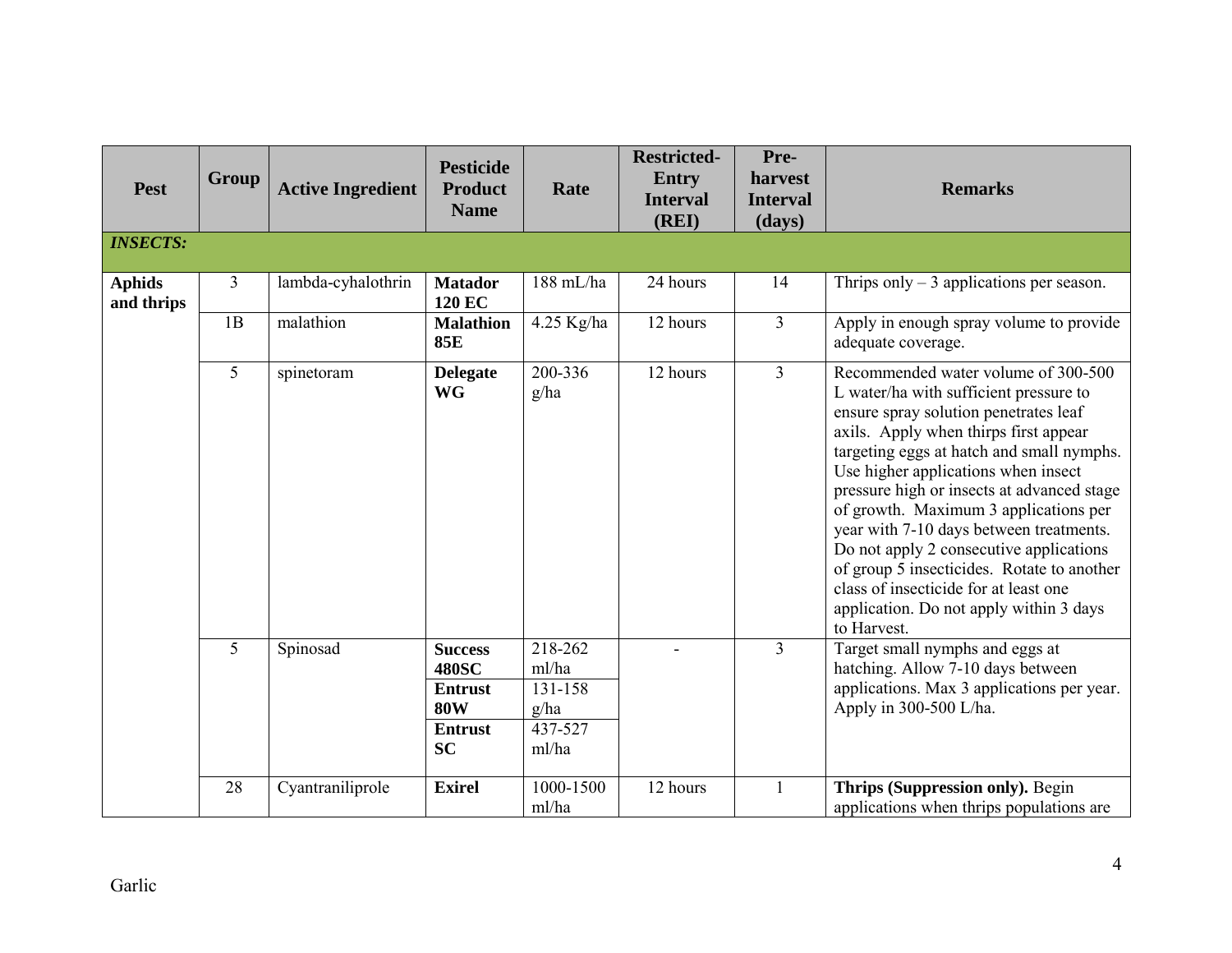|                  |    |              |                                                             |                                    |                       |                 | low. Thorough coverage is essential for<br>optimum control. For optimum control,<br>apply Hasten NT Spray Adjuvant* at an<br>application rate of 0.25% v/v or MSO<br>Contentrate with Leci-Tech* at an<br>application rate of $0.5\%$ v/v. If thrips<br>populations are high, use a registered<br>insecticide with a different mode of<br>action to reduce thrips populations before<br>applying Exirel. Do not make more than<br>4 applications per season. Do not apply<br>more than once every 5 days. |
|------------------|----|--------------|-------------------------------------------------------------|------------------------------------|-----------------------|-----------------|-----------------------------------------------------------------------------------------------------------------------------------------------------------------------------------------------------------------------------------------------------------------------------------------------------------------------------------------------------------------------------------------------------------------------------------------------------------------------------------------------------------|
|                  | 6  | Abamectin    | <b>Agri-Mek</b><br>1.9% EC                                  | $0.6 - 1.2$<br>L/ha                | 12 hours<br>(Agri-Mek | $\overline{30}$ | <b>Thrips:</b> Should be applied with a non-<br>ionic surfactant to improve wetting of<br>foliage and to smooth out spray deposits.                                                                                                                                                                                                                                                                                                                                                                       |
|                  |    |              | <b>Agri-Mek</b><br><b>SC</b>                                | 135-270<br>mL/ha<br>$0.25 - 0.5\%$ | SC)                   |                 | Spreading and penetrating surfactants can<br>improve insect control. Do not use<br>binder or sticker-type surfactants. Max 3                                                                                                                                                                                                                                                                                                                                                                              |
|                  |    |              |                                                             | $v/v$ non-<br>ionic<br>surfactant  |                       |                 | applications/season.                                                                                                                                                                                                                                                                                                                                                                                                                                                                                      |
| Onion<br>maggots | 1B | chlorpyrifos | Lorsban 4<br>E                                              | $3.5$ L/ha in<br>1000L<br>water    | 24 hours              | $\overline{50}$ | Apply as a drench over the row on newly<br>emerged plants (in the spring).                                                                                                                                                                                                                                                                                                                                                                                                                                |
|                  |    |              | <b>Pyrinex</b><br><b>480 EC</b><br>Warhawk<br><b>480 EC</b> | 3.5 L/ha in<br>1000L<br>water      |                       | 50              | Apply as soil drench banded over the<br>seedling row.                                                                                                                                                                                                                                                                                                                                                                                                                                                     |
| <b>Cutworms</b>  | 1B | chlorpyrifos | <b>Pyrinex</b><br><b>480 EC</b><br>Warhawk<br>480 EC        | $2.4$ L/ha<br>$1.2 - 2.4$<br>L/ha  | 24 hours              | 50              | Apply once per season in 200-400 L/ha.<br>Make an application 3-7 days before<br>planting or at the 2-5 leaf stage when<br>damage is observed.                                                                                                                                                                                                                                                                                                                                                            |
| <b>Leek Moth</b> | 5  | spinetoram   | <b>Delegate</b><br><b>WG</b>                                | 200-336<br>g/ha                    | 12 hours              | $\overline{3}$  | Recommended water volume of 300-500<br>L water/ha with sufficient pressure to                                                                                                                                                                                                                                                                                                                                                                                                                             |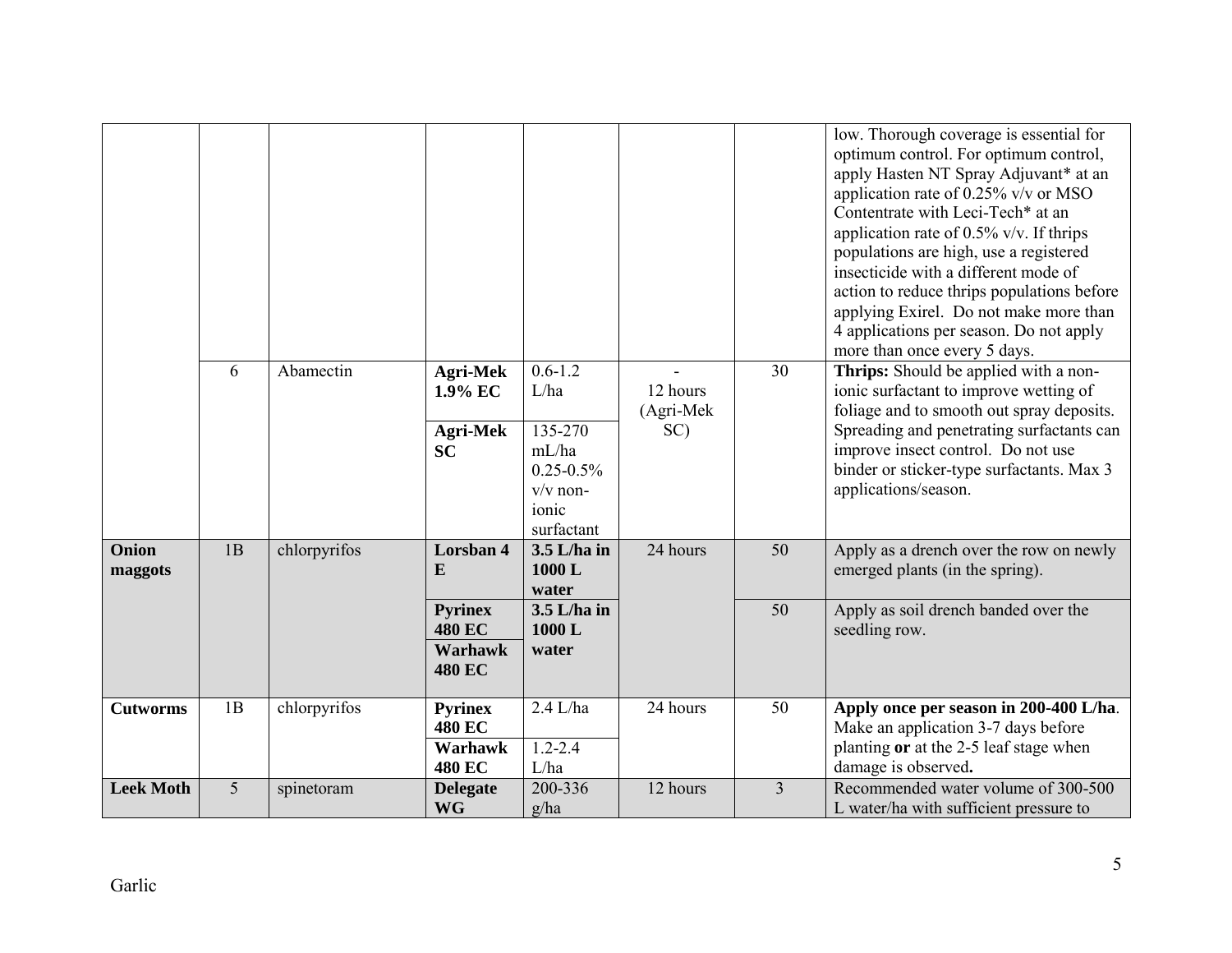|    |                                                                                                                                          |                                                                                                |                                                         |                | ensure spray solution penetrates leaf<br>axils. Apply when thirps first appear<br>targeting eggs at hatch and small nymphs.<br>Use higher applications when insect<br>pressure is high or when insects are at<br>advanced stage of growth. Maximum 3<br>applications per year with 7-10 days<br>between treatments. Do not apply 2<br>consecutive applications of group 5<br>insecticides. Rotate to another class of<br>insecticide for at least one application.<br>Do not apply within 3 days of harvest. |
|----|------------------------------------------------------------------------------------------------------------------------------------------|------------------------------------------------------------------------------------------------|---------------------------------------------------------|----------------|--------------------------------------------------------------------------------------------------------------------------------------------------------------------------------------------------------------------------------------------------------------------------------------------------------------------------------------------------------------------------------------------------------------------------------------------------------------------------------------------------------------|
| 5  | Spinosad                                                                                                                                 | <b>Success</b><br><b>480 SC</b><br><b>Entrust</b><br><b>80W</b><br><b>Entrust</b><br><b>SC</b> | 218-262<br>ml/ha<br>131-158<br>g/ha<br>437-527<br>ml/ha | $\overline{3}$ | Apply in high water volume to ensure<br>spray solution penetrates into leaf axils.<br>Reapply at 7-10 day intervals. Do not<br>apply more than 2 sequential<br>applications. Max 3 applications per year.<br>Target eggs at hatch or small larvae.                                                                                                                                                                                                                                                           |
| 11 | <b>Bacillus</b><br>thuringiensis,<br>subsp. aizawai,<br>(Strain ABTS-1857<br>fermentation solids,<br>spores, and<br>insecticidal toxins) | <b>XenTari</b><br><b>WG</b>                                                                    | 500-1000<br>g/ha                                        | $\overline{0}$ | Apply sufficient spray volume to ensure<br>uniform deposition on all plant surfaces;<br>recommend 1000 L per ha.                                                                                                                                                                                                                                                                                                                                                                                             |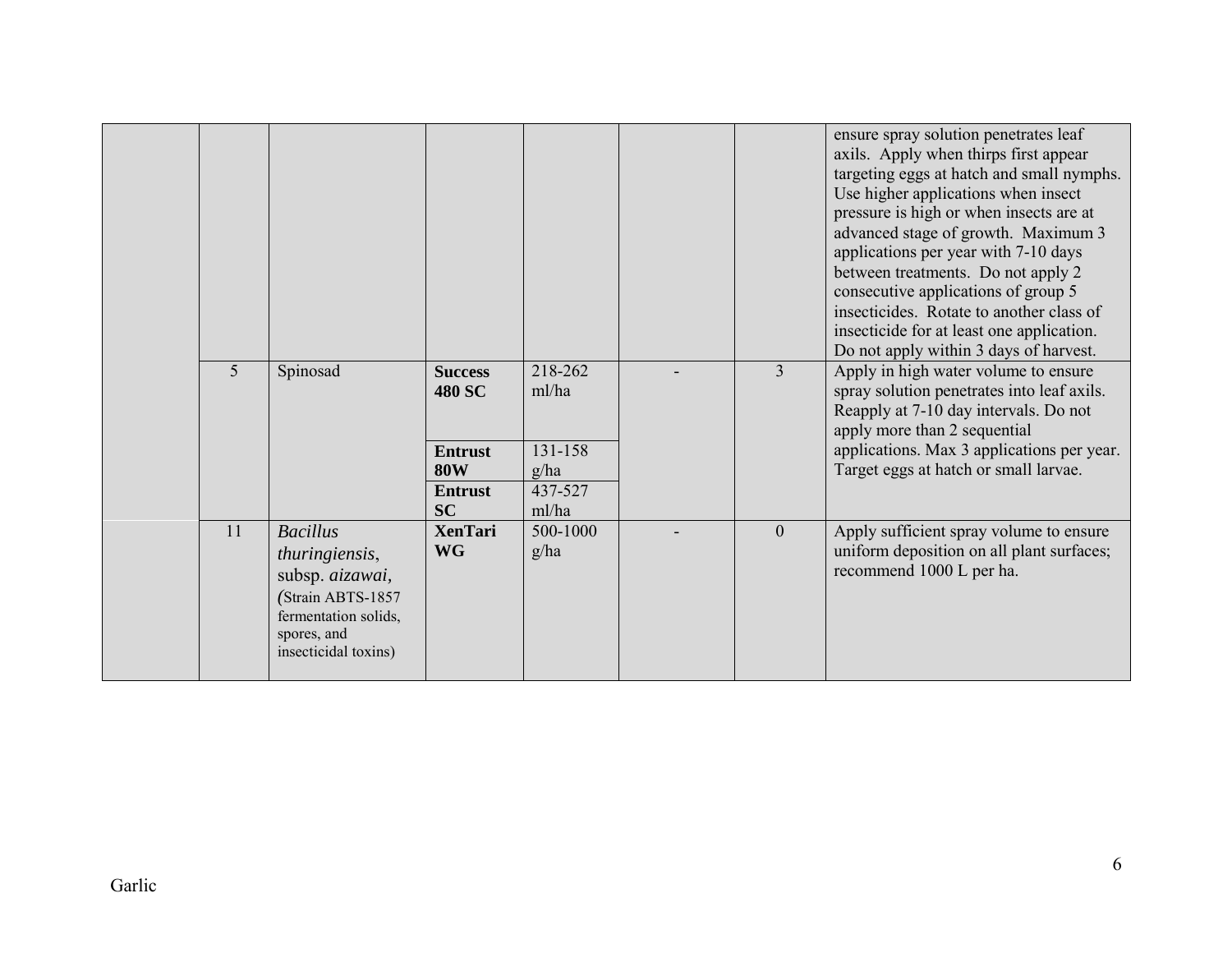| <b>Pest</b>                                  | Group           | <b>Active</b><br>Ingredient                    | <b>Pesticide</b><br><b>Product</b><br><b>Name</b> | Rate                           | <b>Restricted</b><br><b>Entry</b><br><b>Interval</b><br>(REI) | Pre-<br>harvest<br><b>Interval</b><br>(days) | <b>Remarks</b>                                                                                                                                                                                                                                                                                  |
|----------------------------------------------|-----------------|------------------------------------------------|---------------------------------------------------|--------------------------------|---------------------------------------------------------------|----------------------------------------------|-------------------------------------------------------------------------------------------------------------------------------------------------------------------------------------------------------------------------------------------------------------------------------------------------|
| <b>DISEASES:</b>                             |                 |                                                |                                                   |                                |                                                               |                                              |                                                                                                                                                                                                                                                                                                 |
| <b>Purple</b><br>blotch<br><b>Alternaria</b> | $7\overline{ }$ | boscalid                                       | <b>Cantus</b><br><b>WDG</b>                       | 0.475<br>Kg/ha                 | 12 hours                                                      | $\overline{7}$                               | Maximum 6 applications/year. No more than<br>two applications in succession without<br>rotating to different fungicide family. Purple<br>blotch.                                                                                                                                                |
|                                              | 11              | pyraclostrobin                                 | <b>Cabrio EG</b>                                  | 0.56-0.84<br>Kg/ha             | 12 hours                                                      | $\overline{7}$                               | Maximum 2 sequential applications.<br>Maximum total of 3 applications. Alternaria                                                                                                                                                                                                               |
|                                              | $7 - 11$        | boscalid &<br>pyraclostrobin                   | <b>Pristine</b><br><b>WG</b>                      | $1 - 1.3$<br>Kg/ha             | $\blacksquare$                                                | $\tau$                                       | Maximum 6 applications per growing season.<br>Apply at 7-14 day intervals.                                                                                                                                                                                                                      |
|                                              | $\tau$          | penthiopyrad                                   | <b>Fontelis</b>                                   | $1.\overline{25-1.75}$<br>L/ha | 12 hours                                                      | $\overline{3}$                               | Begin applications prior to disease<br>development, continue on a 7-10 day interval.<br>Use higher rate and shorter interval when<br>disease pressure is high. Max seasonal rate is<br>5.25 L/ha. Make no more than 2 sequential<br>applications before switching to another mode<br>of action. |
|                                              | $9 - 12$        | Cyprodinil and<br>Fludioxinil                  | Switch 62.5<br><b>WG</b>                          | 775-975<br>g/ha                | 12 hours<br>3 days<br>(hand<br>weeding)                       | $\tau$                                       | Begin when conditions are favorable for<br>disease but before infection. Maximum 3<br>applications/yr. Apply at 7-14 day intervals.<br>Suppression of purple blotch only.                                                                                                                       |
|                                              | $7-9$           | Fluopyram &<br>pyrimethanil<br><b>NEW 2018</b> | Luna<br><b>Tranquility</b>                        | 1200<br>ml/ha                  | 12 hours                                                      | $\overline{7}$                               | Begin fungicide applications preventatively.<br>Continue as needed, on a 7- to 12-day<br>interval.                                                                                                                                                                                              |
|                                              | $\overline{7}$  | Benzovindiflupyr<br><b>NEW 2018</b>            | Aprovia                                           | 750 ml/ha                      | 12 hours                                                      | $\overline{7}$                               | Begin applications when the plants are 5-10<br>centimeters high or when conditions become<br>favourable for disease development. Make<br>applications on a $7 - 14$ days interval. Use the                                                                                                      |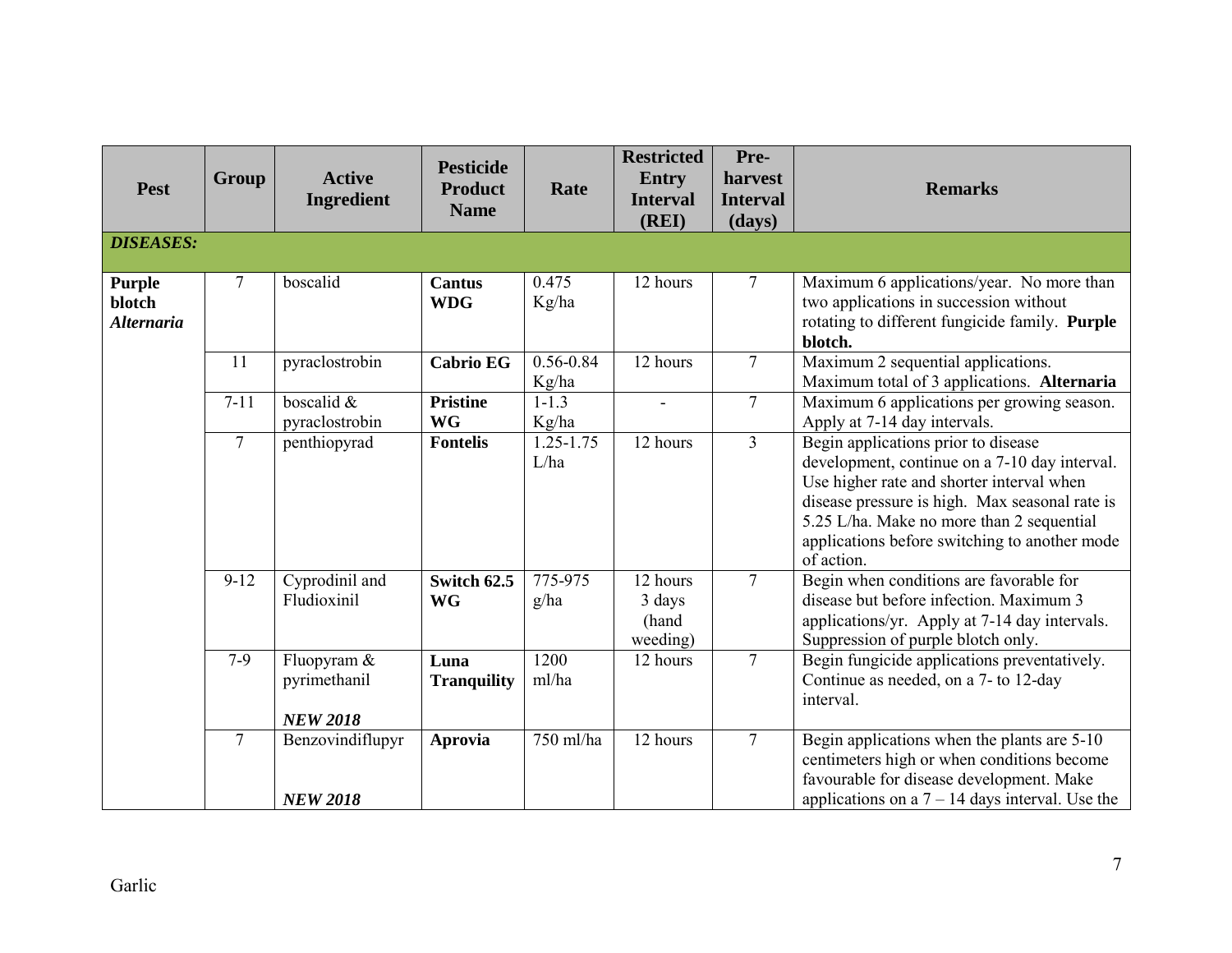|                                                   |                |                                                |                                |                                                           |                                         |                | shorter interval when conditions are more<br>conducive to disease.<br>Also controls garlic rust (Puccinia allii).                                                                                                                  |
|---------------------------------------------------|----------------|------------------------------------------------|--------------------------------|-----------------------------------------------------------|-----------------------------------------|----------------|------------------------------------------------------------------------------------------------------------------------------------------------------------------------------------------------------------------------------------|
| <b>Green</b><br><b>Mold</b><br>Penicillium        | $\overline{2}$ | iprodione                                      | <b>Rovral 500</b><br><b>WP</b> | 4 g/L<br>water                                            | 12 hours                                |                | Dip garlic cloves in the Rovral suspension for<br>30 minutes prior to planting in the fall.                                                                                                                                        |
| <b>Botrytis</b><br>leaf blight<br>and neck<br>rot | $7 - 11$       | boscalid $\&$<br>pyraclostrobin                | <b>Pristine</b><br><b>WG</b>   | $1 - 1.3$<br>Kg/ha                                        |                                         | $\overline{7}$ | Max 6 applications/growing season. Apply at<br>7-14 day intervals. Do not make sequential<br>applications when downy mildew occurs.<br>Suppression only of downy mildew.                                                           |
|                                                   | $\overline{7}$ | boscalid                                       | <b>Cantus</b><br><b>WDG</b>    | 0.475<br>Kg/ha                                            | 12 hours                                | $\overline{7}$ | Maximum 6 applications per year. No more<br>than two applications in succession without<br>rotating to different fungicide family.                                                                                                 |
|                                                   | 44             | <b>Bacillus</b> subtilis                       | <b>Serenade</b><br>Opti        | $1.7 - 2.5$<br>Kg/ha                                      |                                         | $\overline{0}$ | Biopesticide that will only suppress the<br>indicated diseases. Begin applications at the<br>first sign of disease, or when conditions<br>become conducive for disease development.<br>Repeat as necessary on a 7-10 day interval. |
|                                                   | $9 - 12$       | Cyprodinil and<br>Fludioxinil                  | Switch 62.5<br><b>WG</b>       | 775-975<br>g/ha                                           | 12 hours<br>3 days<br>(hand<br>weeding) | $\overline{7}$ | Maximum of 3 applications/yr. Begin when<br>conditions are favorable for disease but before<br>infection. Apply at 7-14 day intervals, no<br>more than 2 sequential applications.                                                  |
|                                                   | M1             | Copper                                         | Cueva                          | $0.5\%$ -2%<br>solution,<br>applied at<br>470-940<br>L/ha | 4 hours                                 | 1              | Re-apply using 5-10 day intervals.                                                                                                                                                                                                 |
|                                                   | $7-9$          | Fluopyram &<br>pyrimethanil<br><b>NEW 2018</b> | Luna<br><b>Tranquility</b>     | 1200<br>ml/ha                                             | 12 hours                                | $\overline{7}$ | Begin fungicide applications preventatively.<br>Continue as needed, on a 7- to 12-day<br>interval. Apply maximum of 2 applications<br>per season for Botrytis.                                                                     |
|                                                   | $\overline{7}$ | Benzovindiflupyr<br><b>NEW 2018</b>            | Aprovia                        | 750 ml/ha                                                 | 12 hours                                | $\tau$         | <b>Suppression of Leaf blight</b> (Stemphylium<br>vesicarium). Begin applications when the<br>plants are 5-10 centimeters high or when                                                                                             |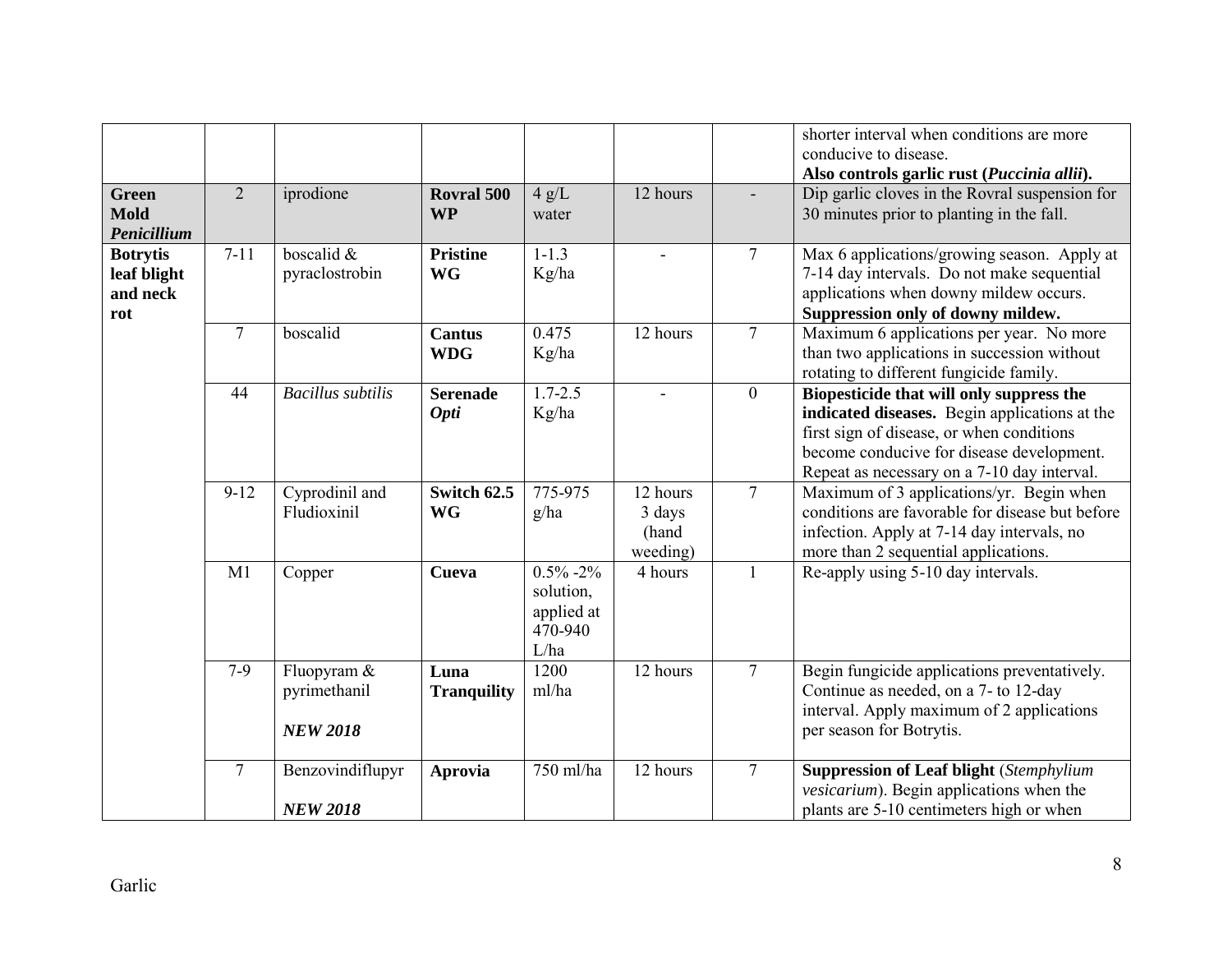|                               |          |                                 |                                |                        |                                                               |                | conditions become favourable for disease<br>development. Make applications on a $7 - 14$<br>days interval. Use the shorter interval when<br>conditions are more conducive to disease.                                                                                                                                                                                                                                                                                      |
|-------------------------------|----------|---------------------------------|--------------------------------|------------------------|---------------------------------------------------------------|----------------|----------------------------------------------------------------------------------------------------------------------------------------------------------------------------------------------------------------------------------------------------------------------------------------------------------------------------------------------------------------------------------------------------------------------------------------------------------------------------|
| <b>Downy</b><br><b>Mildew</b> | 11       | fenamidone                      | <b>Reason 500</b><br><b>SC</b> | $400$ ml/ha            | When dry                                                      | $\overline{7}$ | <b>Suppression Only.</b> Begin application as soon<br>as crop and/or environmental conditions<br>become favourable for disease development.<br>Apply in 300-600 L/ha. Applications should<br>be made on a 5-10 day interval. Maximum 4<br>applications per year. Plant back interval of<br>30 days. Do not apply more than 2 sequential<br>applications of Reason 500 SC or any other<br>Group 11 fungicide before alternating with a<br>fungicide from a different Group. |
|                               | 11       | pyraclostrobin                  | <b>Cabrio EG</b>               | $0.56 - 0.84$<br>Kg/ha | 3 days                                                        | $\overline{7}$ | Maximum 2 sequential applications.<br>Maximum total of 3 applications.<br><b>Suppression only</b>                                                                                                                                                                                                                                                                                                                                                                          |
|                               | $*44$    | <b>Bacillus</b> subtilis        | <b>Serenade</b><br><b>Opti</b> | $1.7 - 3.3$<br>Kg/ha   |                                                               | $\overline{0}$ | Biopesticide that will only suppress the<br>indicated diseases. Begin applications at the<br>first sign of disease, or when conditions<br>become conducive for disease development.<br>Repeat as necessary on a 7-10 day interval.                                                                                                                                                                                                                                         |
|                               | $7 - 11$ | boscalid $\&$<br>pyraclostrobin | <b>Pristine</b><br><b>WG</b>   | $1 - 1.3$<br>Kg/ha     |                                                               | $\overline{7}$ | Maximum 6 applications per growing season.<br>Apply at 7-14 day intervals. Do not make<br>sequential applications of Pristine WG when<br>downy mildew occurs. Suppression only of<br>downy mildew.                                                                                                                                                                                                                                                                         |
|                               | 40,45    | Ametoctradin,<br>dimethomorph   | Zampro                         | $1.0$ L/ha             | Hand<br>harvesting<br>$-1$ day<br>All other<br>$activities -$ | $\overline{0}$ | In order to reduce the risk of the development<br>of fungicide resistance Zampro must be used<br>in rotation with other fungicides having a<br>different mode of action active against downy<br>mildew. Begin applications of <b>Zampro</b> prior                                                                                                                                                                                                                          |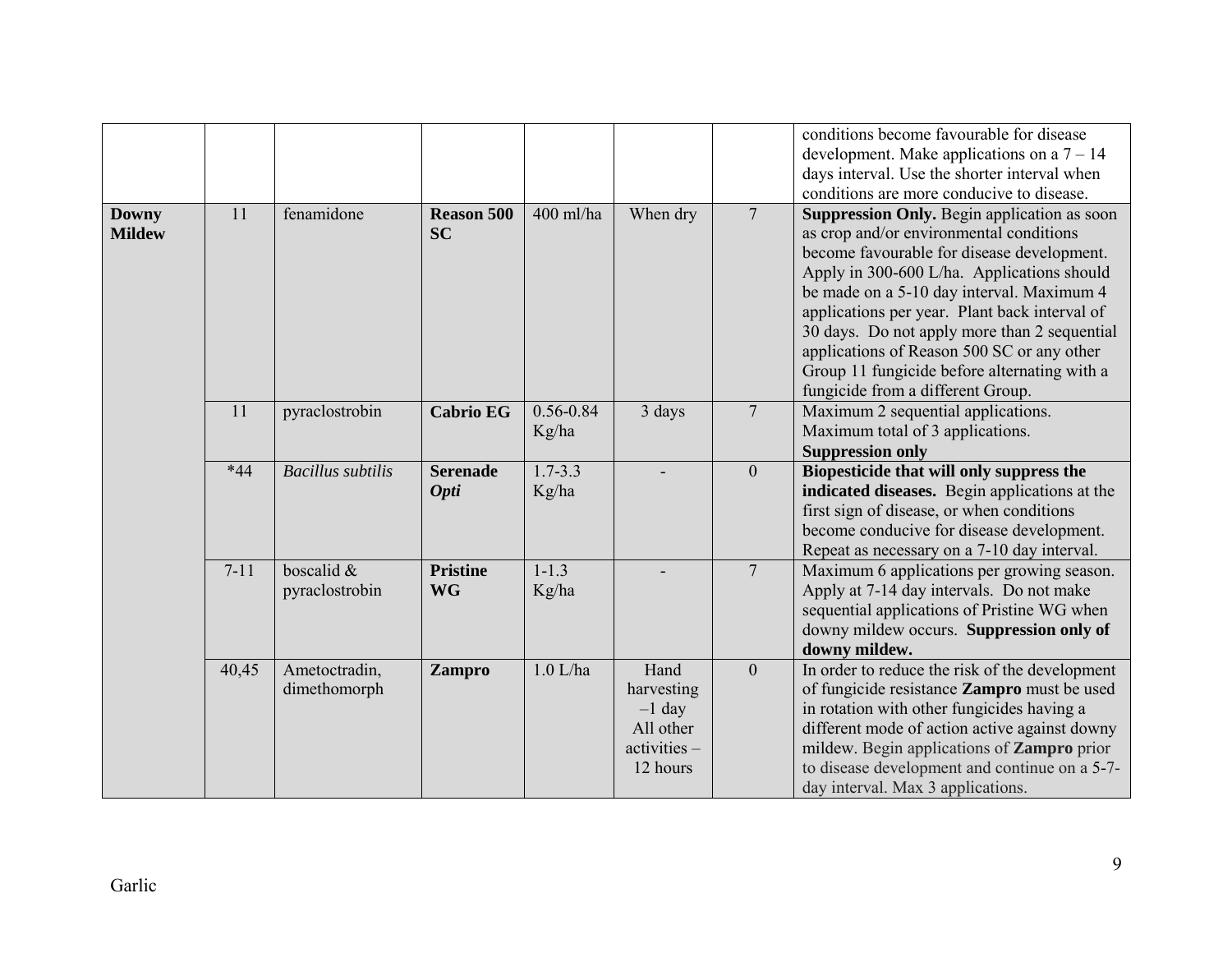| M <sub>1</sub> | Copper                                                                   | <b>Cueva</b>               | $0.5\%$ to<br>$2\%$<br>solution,<br>applied at<br>470-940<br>L/ha | 4 hours  |          | Re-apply using 5-10 day intervals.                                                                                                                                                                                          |
|----------------|--------------------------------------------------------------------------|----------------------------|-------------------------------------------------------------------|----------|----------|-----------------------------------------------------------------------------------------------------------------------------------------------------------------------------------------------------------------------------|
| 33             | Mono- and dibasic<br>sodium,<br>potassium, and<br>ammonium<br>phosphites | <b>Phostrol</b>            | $2.9 - 4.3$<br>L/ha                                               | 12 hours |          | For preventative suppression of downy<br>mildew begin foliar applications when<br>conditions favouring disease development<br>exist and continue on a 7-14 day interval. Do<br>not apply more than 7 applications per year. |
| U15            | Oxathiapiprolin<br><b>NEW 2018</b>                                       | Zorvec -<br><b>Enicade</b> | $0.0875 -$<br>$0.35$ L/ha                                         | 12 hours | $\theta$ | Begin applications prior to disease<br>development and continue on a 5 to 10 day<br>interval. Use higher rate and shorter interval<br>when disease pressure is high.                                                        |

**Use the following web link to search for any pesticide label mentioned in this guide, or any other pesticide registered in Canada:** 

**<http://pr-rp.hc-sc.gc.ca/ls-re/index-eng.php>**